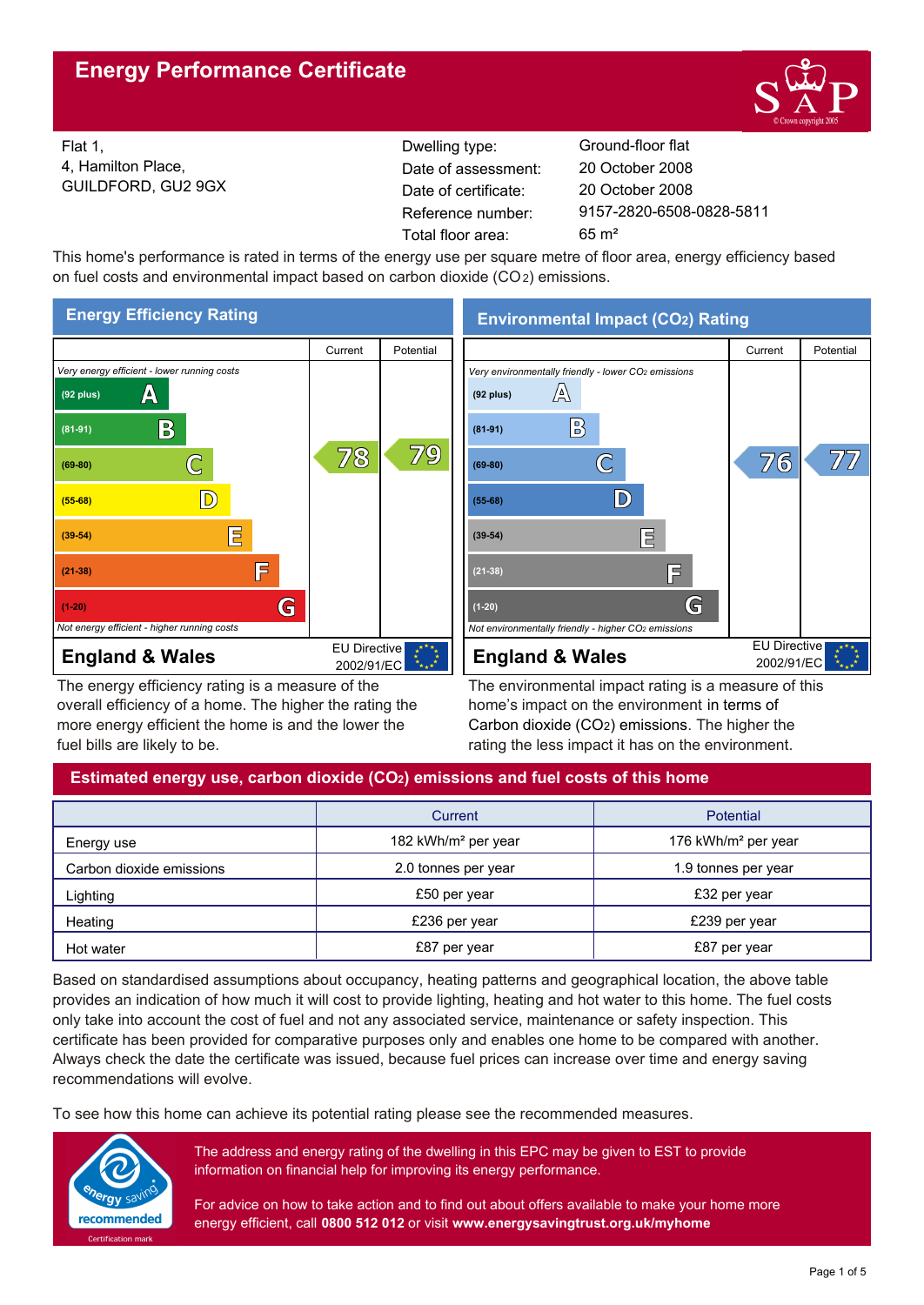## **About this document**

The Energy Performance Certificate for this dwelling was produced following an energy assessment undertaken by a qualified assessor, accredited by Elmhurst Energy Systems, to a scheme authorised by the Government. This certificate was produced using the RdSAP 2005 assessment methodology and has been produced under the Energy Performance of Buildings (Certificates and Inspections) (England and Wales) Regulations 2007 as amended. A copy of the certificate has been lodged on a national register.

| Assessor's accreditation number: | EES/002004                                     |
|----------------------------------|------------------------------------------------|
| Assessor's name:                 | Gary John Ryan                                 |
| Company name/trading name:       | <b>Energy Assess UK Limited</b>                |
| Address:                         | 5 Bryanstone Close, Guildford, Surrey, GU2 9UJ |
| Phone number:                    | 07894 801 963                                  |
| Fax number:                      | 01483 829557                                   |
| E-mail address:                  | gary@energyassessuk.com                        |
| Related party disclosure:        |                                                |

## **If you have a complaint or wish to confirm that the certificate is genuine**

Details of the assessor and the relevant accreditation scheme are as above. You can get contact details of the accreditation scheme from their website at www.elmhurstenergy.co.uk together with details of their procedures for confirming authenticity of a certificate and for making a complaint.

## **About the building's performance ratings**

The ratings on the certificate provide a measure of the building's overall energy efficiency and its environmental impact, calculated in accordance with a national methodology that takes into account factors such as insulation, heating and hot water systems, ventilation and fuels used. The average Energy Efficiency Rating for a dwelling in England and Wales is band E (rating 46).

Not all buildings are used in the same way, so energy ratings use 'standard occupancy' assumptions which may be different from the specific way you use your home. Different methods of calculation are used for homes and for other buildings. Details can be found at www.communities.gov.uk/epbd.

Buildings that are more energy efficient use less energy, save money and help protect the environment. A building with a rating of 100 would cost almost nothing to heat and light and would cause almost no carbon emissions. The potential ratings on the certificate describe how close this building could get to 100 if all the cost effective recommended improvements were implemented.

## **About the impact of buildings on the environment**

One of the biggest contributors to global warming is carbon dioxide. The way we use energy in buildings causes emissions of carbon. The energy we use for heating, lighting and power in homes produces over a quarter of the UK's carbon dioxide emissions and other buildings produce a further one-sixth.

The average household causes about 6 tonnes of carbon dioxide every year. Adopting the recommendations in this report can reduce emissions and protect the environment. You could reduce emissions even more by switching to renewable energy sources. In addition there are many simple everyday measures that will save money, improve comfort and reduce the impact on the environment. Some examples are given at the end of this report.

#### **Visit the Government's website at www.communities.gov.uk/epbd to:**

- Find how to confirm the authenticity of an energy performance certificate
- Find how to make a complaint about a certificate or the assessor who produced it •
- Learn more about the national register where this certificate has been lodged •
- Learn more about energy efficiency and reducing energy consumption •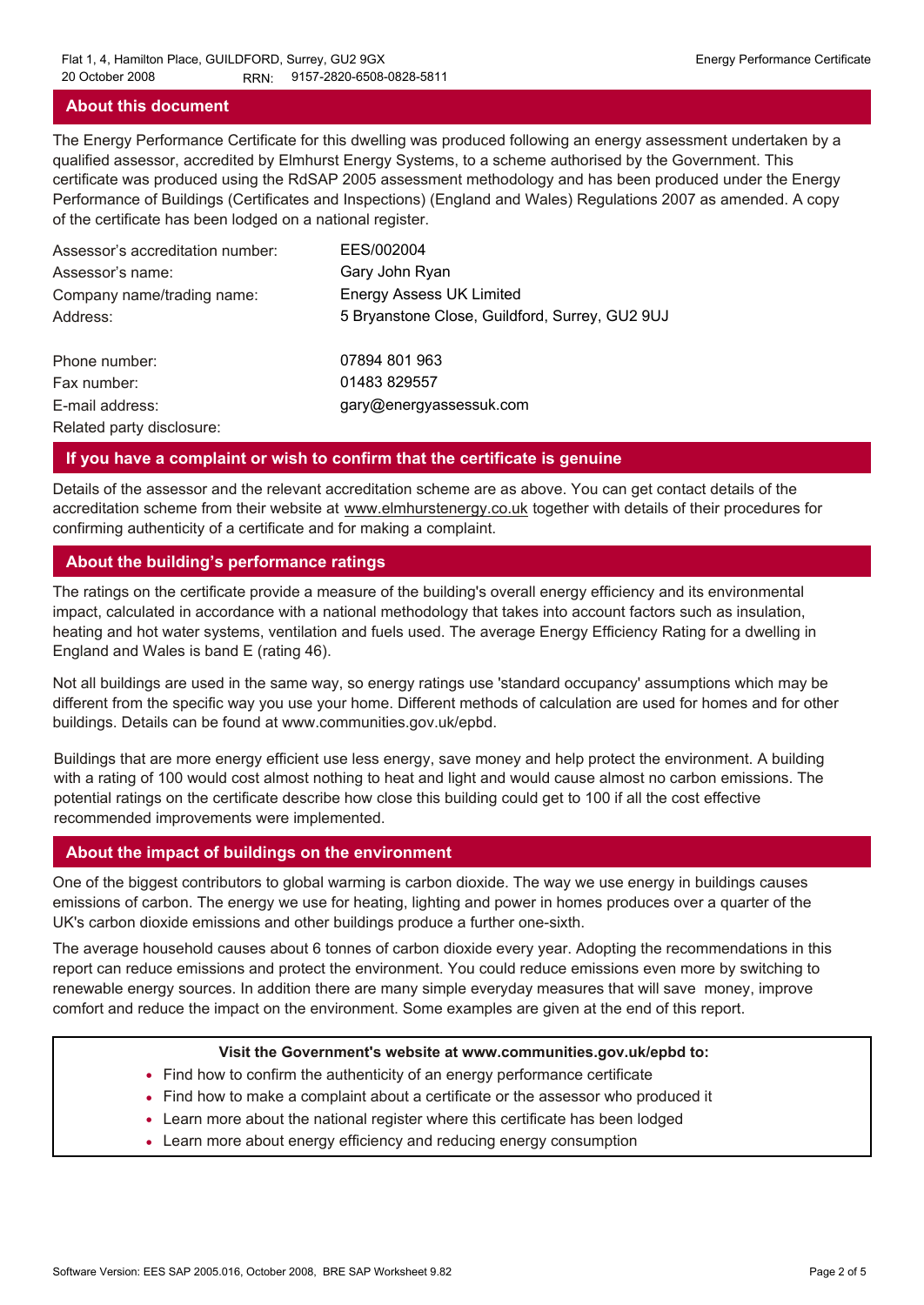Flat 1, 4, Hamilton Place, GUILDFORD, GU2 9GX Date of certificate:

Reference number: 9157-2820-6508-0828-5811 20 October 2008

# **Summary of this home's energy performance related features**

The following is an assessment of the key individual elements that have an impact on this home's performance rating. Each element is assessed against the following scale: Very poor / Poor / Average / Good / Very good.

| Description<br>Elements                   |                                             | Current performance |           |
|-------------------------------------------|---------------------------------------------|---------------------|-----------|
|                                           | <b>Energy Efficiency</b>                    | Environmental       |           |
| Walls                                     | Cavity wall, as built, insulated (assumed)  | Good                | Good      |
| Roof                                      | (another dwelling above)                    |                     |           |
| Floor                                     | Solid, no insulation (assumed)              |                     |           |
| Windows                                   | Fully double glazed                         | Average             | Average   |
| Main heating                              | Boiler and radiators, mains gas             | Very good           | Very good |
| Main heating controls                     | Programmer, room thermostat and TRVs        | Average             | Average   |
| Secondary heating                         | None                                        |                     | -         |
| Hot water                                 | From main system                            | Very good           | Very good |
| Lighting                                  | Low energy lighting in 44% of fixed outlets | Average             | Average   |
| Current energy efficiency rating          |                                             | C 78                |           |
| Current environmental impact (CO2) rating |                                             | C 76                |           |

**Low and zero carbon energy sources**

None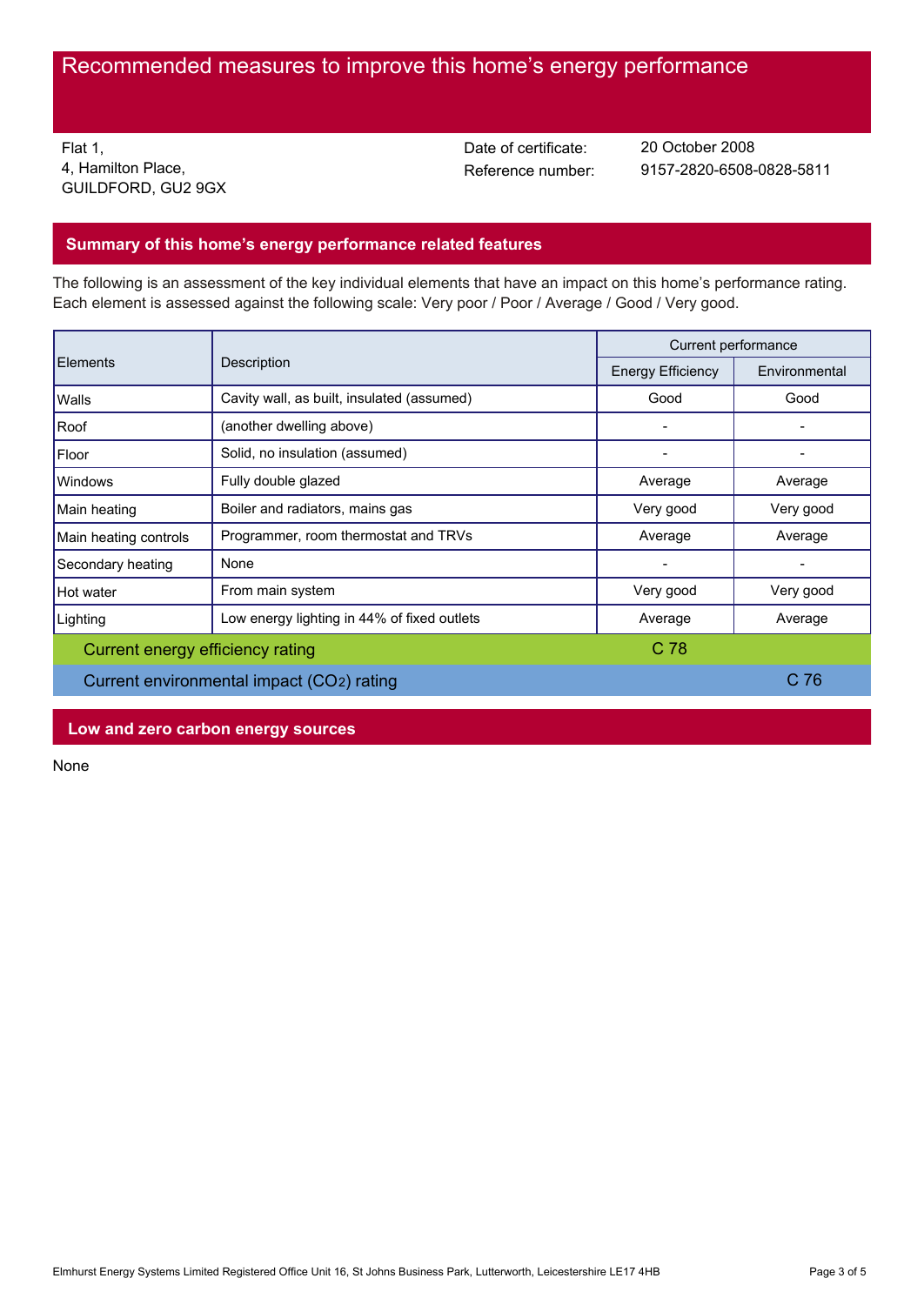## **Recommendations**

The measures below are cost effective. The performance ratings after improvement listed below are cumulative, that is they assume the improvements have been installed in the order that they appear in the table.

|                                             | <b>Typical savings</b> | Performance ratings after improvement |                      |
|---------------------------------------------|------------------------|---------------------------------------|----------------------|
| Lower cost measures (up to £500)            | per year               | Energy efficiency                     | Environmental impact |
| Low energy lighting for all fixed outlets   | £15                    | C 79                                  | C 77                 |
| Total                                       | £15                    |                                       |                      |
| Potential energy efficiency rating          |                        | C 79                                  |                      |
| Potential environmental impact (CO2) rating |                        |                                       | C 77                 |

# **Further measures to achieve even higher standards**

#### None

Improvements to the energy efficiency and environmental impact ratings will usually be in step with each other. However, they can sometimes diverge because reduced energy costs are not always accompanied by a reduction in carbon dioxide (CO2) emissions.